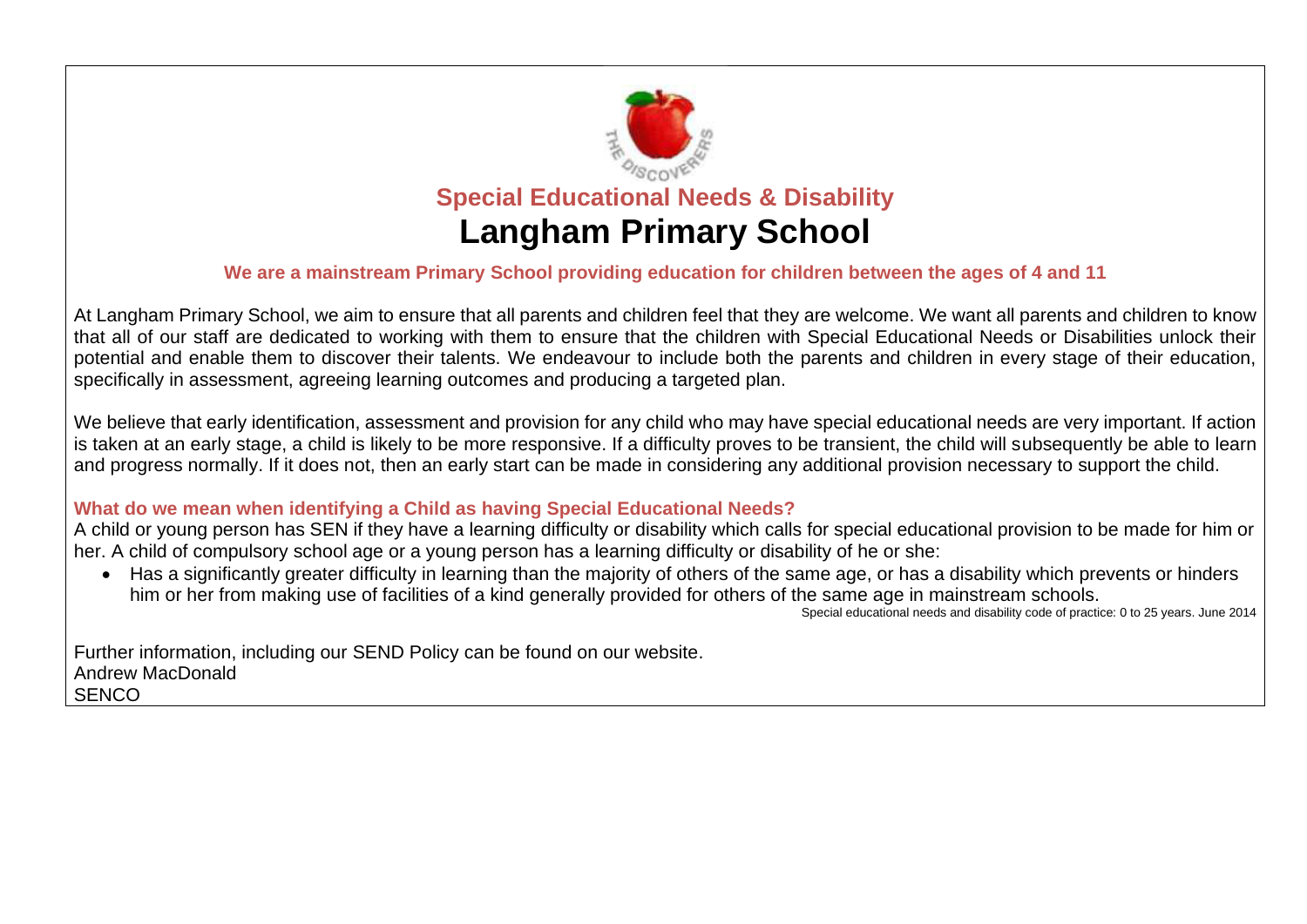# **School Information Report for Children with Special Educational Needs and/or Disabilities**

The information below details our school offer and ways in which parents and children may access the support required. For further information on the Local Authority Offer please go to:<http://www.essexlocaloffer.org.uk/>

## **A. PEOPLE WHO SUPPORT CHILDREN WITH SPECIAL EDUCATIONAL NEEDS/ AND OR DISABILITIES IN THIS SCHOOL:**

| <b>School based information</b>                          | <b>People Involved and Summary of responsibilities</b>                                                                                                                                                                                                                                           |  |
|----------------------------------------------------------|--------------------------------------------------------------------------------------------------------------------------------------------------------------------------------------------------------------------------------------------------------------------------------------------------|--|
| How can I talk to them about my child if I need to?      | Who are the best people to talk to in this school about my child's difficulties with learning/ Special Educational Needs or Disability (SEND)?                                                                                                                                                   |  |
| The class teacher                                        | <b>Responsible for:</b>                                                                                                                                                                                                                                                                          |  |
| (s/he is recommended as<br>the first point of contact if | Ensuring that all children have access to good/outstanding teaching and that the curriculum is adapted to<br>meet your child's individual needs.                                                                                                                                                 |  |
| you have any concerns).                                  | Checking on the progress of your child and identifying, planning and delivering any additional help your<br>$\bullet$<br>child may need (this could be things such as targeted work, additional support, adapting resources etc)<br>and discussion with the SENCO as necessary.                  |  |
|                                                          | Writing targets and provision maps, sharing and reviewing these with parents at least once each term and<br>$\bullet$<br>planning for the next term.                                                                                                                                             |  |
|                                                          | Ensuring that all members of staff working with your child in school are aware of your child's individual<br>$\bullet$<br>needs and/or conditions and what specific adjustments need to be made to enable them to be included and<br>make progress.                                              |  |
|                                                          | Ensuring that all staff working with your child in school are supported in delivering the planned<br>work/programme for your child, so they can achieve the best possible progress. This may involve the<br>specially planned work and resources, additional support or outside specialist help. |  |
|                                                          | Ensuring that the school's SEND Policy is followed in their classroom and for all the pupils they teach with<br>any SEND.                                                                                                                                                                        |  |
|                                                          | Contacted by: sending a message in the home-school book, an email or speaking to them at the end of a<br>school day or by arranging an appointment by contacting the school.                                                                                                                     |  |
| <b>The Special Educational</b>                           | <b>Responsible for:</b>                                                                                                                                                                                                                                                                          |  |
| <b>Needs Coordinator</b><br>(SENCO)                      | Coordinating all the support for children with special educational needs (SEN) and or disabilities, and<br>developing the school's SEND Policy to make sure all children get a consistent, high quality response to<br>meeting their needs in school.<br>Ensuring that you are:<br>$\bullet$     |  |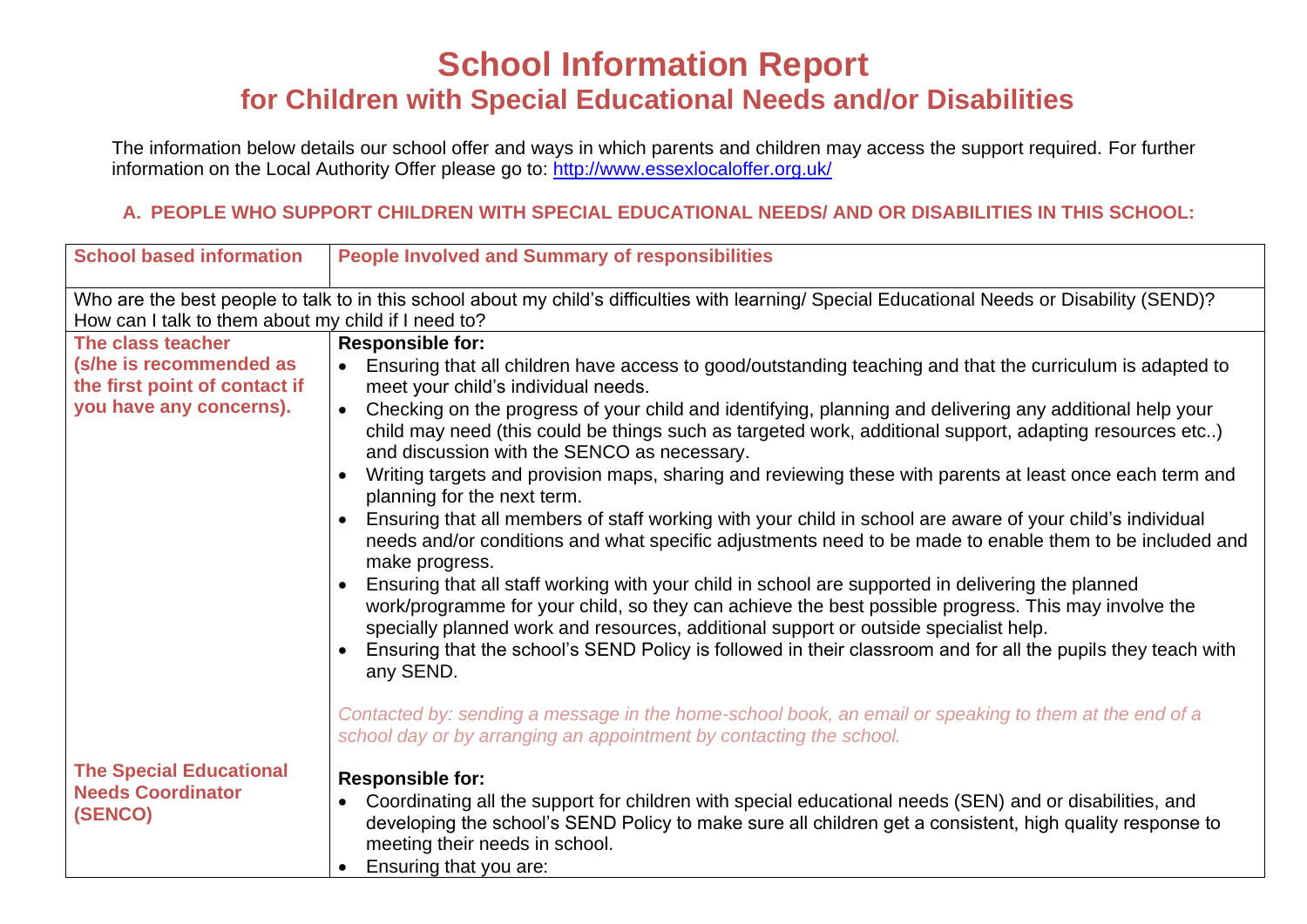|                                                        | involved in supporting your child's learning                                                                                                                                                                                       |  |
|--------------------------------------------------------|------------------------------------------------------------------------------------------------------------------------------------------------------------------------------------------------------------------------------------|--|
|                                                        | kept informed about the support your child is receiving                                                                                                                                                                            |  |
|                                                        | involved in reviewing how they are progressing                                                                                                                                                                                     |  |
|                                                        | fully involved planning ahead for them.                                                                                                                                                                                            |  |
|                                                        | Liaising with all the other people who may be coming into school to help support your child's learning e.g.<br>$\bullet$<br>Speech and Language Therapy, Educational Psychology etc                                                |  |
|                                                        | Providing specialist support for teachers and support staff in the school so they can help your child (and<br>other pupils with SEN and/or disabilities in the school) to achieve their potential.                                 |  |
|                                                        | Supporting your child's class teacher to write and review targets that specify what the school wants your<br>child to achieve.                                                                                                     |  |
|                                                        | Organising training for staff so they are aware and confident about how to meet the needs of your child and<br>$\bullet$<br>others within our school.                                                                              |  |
|                                                        | Contact Andrew MacDonald, SENCO, by telephoning the school to make an appointment.<br>Langham Primary School, School Road, Langham Essex CO4 5PB                                                                                   |  |
|                                                        | head@langham.essex.sch.uk                                                                                                                                                                                                          |  |
|                                                        | 01206 272266                                                                                                                                                                                                                       |  |
| <b>Learning Support Assistant</b>                      | A Learning Support Assistant (LSA) or Teaching Assistant (TA) may be allocated to a pupil with exceptional                                                                                                                         |  |
| (LSA), may be allocated to<br>some pupils with SEN and | special educational needs and/or disabilities and whilst they take a very valuable role in your child's education<br>we would prefer that questions regarding your child's learning and progress are directed to the staff members |  |
| or disabilities.                                       | named above. The class teacher and SENCO are fully involved in any support offered and make the decisions,                                                                                                                         |  |
|                                                        | in conjunction with the parents, on the type of support and activities.<br>A child may receive support from a number of adults and a conversation with the class teacher or SENCo will                                             |  |
|                                                        | give you a fuller picture than may be obtained from a single supporting adult.                                                                                                                                                     |  |
|                                                        | Of course, as a school we welcome regular dialogue between parents and staff on how a child's day has been                                                                                                                         |  |
|                                                        | and we do actively encourage this continued feedback. We will always try to make appointments which fit in                                                                                                                         |  |
|                                                        | with your timetable and needs, where possible.                                                                                                                                                                                     |  |
|                                                        | <b>Responsible for:</b>                                                                                                                                                                                                            |  |
| <b>Head Teacher</b>                                    | The day-to-day management of all aspects of the school, this includes the support for children with SEN                                                                                                                            |  |
|                                                        | and/or disabilities. The Headteacher is currently also the SENCO in our school.                                                                                                                                                    |  |
|                                                        | The headteacher must make sure that the Governing Body is kept up to date about any issues in the school<br>$\bullet$<br>relating to SEND.                                                                                         |  |
|                                                        | Contact Mr MacDonald, Headteacher, by telephoning the school for an appointment.                                                                                                                                                   |  |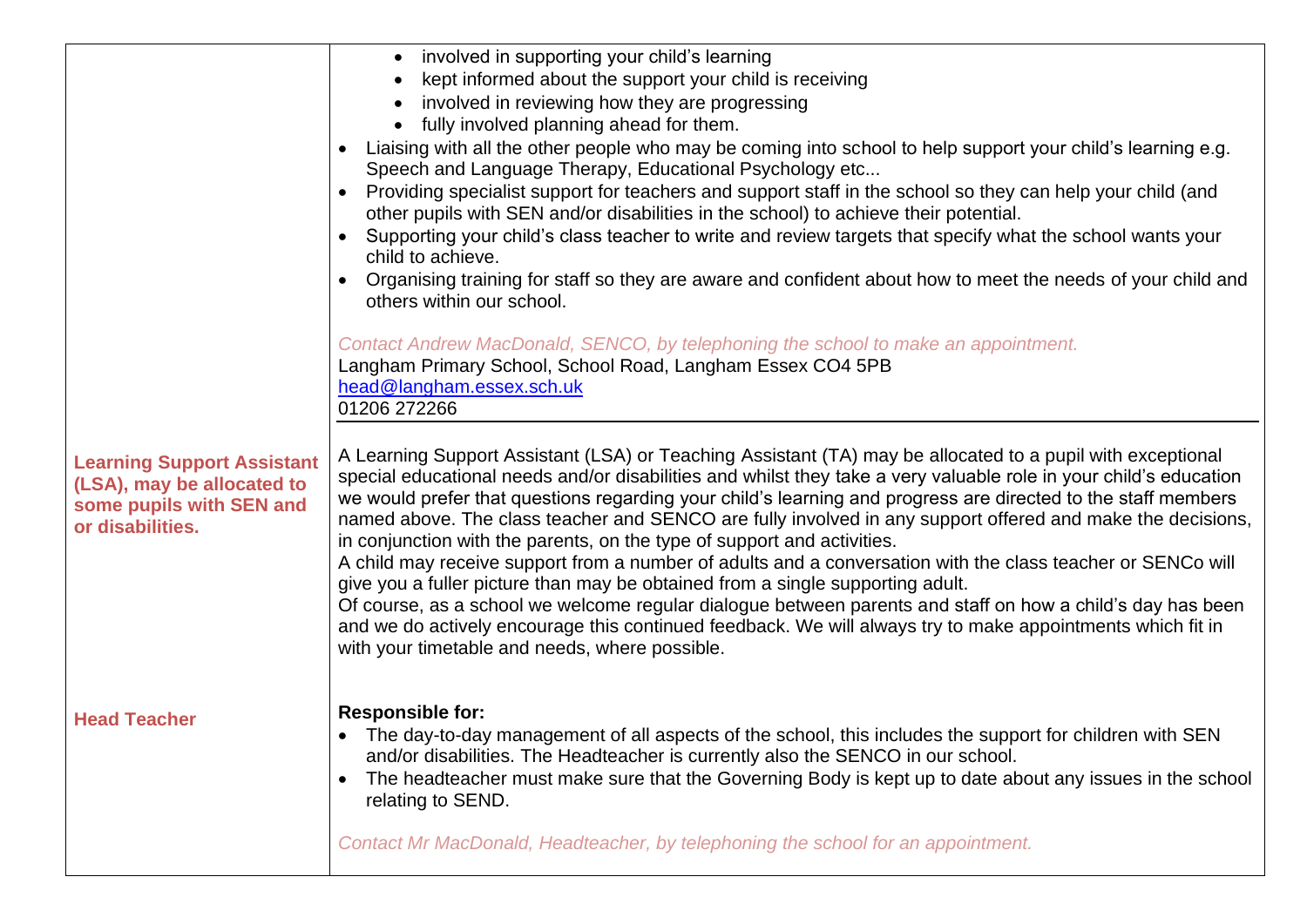| <b>SEND Governor</b> | <b>Responsible for:</b><br>Making sure that the school has an up to date SEND Policy and that this policy is implemented by the<br>school.<br>Making sure that the school has appropriate provision and has made necessary adaptations to meet the<br>needs of all children in the school<br>Making sure that the necessary support is made for any child who attends the school who has SEN and/or<br>disabilities.<br>Making visits to understand and monitor the support given to children with SEND in the school and being<br>part of the process to ensure your child achieves his/her potential in school. |
|----------------------|-------------------------------------------------------------------------------------------------------------------------------------------------------------------------------------------------------------------------------------------------------------------------------------------------------------------------------------------------------------------------------------------------------------------------------------------------------------------------------------------------------------------------------------------------------------------------------------------------------------------|
|                      | Contact Mr Holdbrook, SEND Governor, by contacting the chair of the Governing Body<br>Governors. Chair@langham.essex.sch.uk.                                                                                                                                                                                                                                                                                                                                                                                                                                                                                      |

# **B. HOW COULD MY CHILD GET HELP IN SCHOOL?**

**Children in school will get support that is specific to their individual needs. This may be all provided by the class teacher or may involve:** 

- **Other staff in the school**
- **Staff who will visit the school from the Local Authority traded services (Educational Psychologist; Specialist Teacher).**
- **Health service professionals (Occupational Health Therapist; Speech and Language Therapist).**
- **Specialists form 'bought in' services (Counsellors; Art Therapists) .**

| <b>Level of support</b>                                                                                                                        | Types of support provided also showing the stage of the Code of<br>Practice (the document that schools use to plan their SEN and/or<br>disabilities input) children will be at when receiving this input. | Who can get this kind of<br>support? |
|------------------------------------------------------------------------------------------------------------------------------------------------|-----------------------------------------------------------------------------------------------------------------------------------------------------------------------------------------------------------|--------------------------------------|
|                                                                                                                                                | What would this mean for your child?                                                                                                                                                                      |                                      |
| What are the different types of support available for children with SEN and /or disabilities in this school?                                   |                                                                                                                                                                                                           |                                      |
| At Langham Primary School we have a graduated response of support for children with SEN and /or disabilities.                                  |                                                                                                                                                                                                           |                                      |
| At all stages of the response, a dialogue with both the parents and pupil is of paramount importance. The views of the parents and pupils will |                                                                                                                                                                                                           |                                      |
|                                                                                                                                                | contribute to the allocation and type of support given. The SENCO will contact you to help you give your views. These can be shared at a                                                                  |                                      |
| meeting, this is called Person Centred Planning or One Planning, in Essex.                                                                     |                                                                                                                                                                                                           |                                      |
| At Langham Primary School there are three tiers of provision:                                                                                  |                                                                                                                                                                                                           |                                      |
|                                                                                                                                                |                                                                                                                                                                                                           |                                      |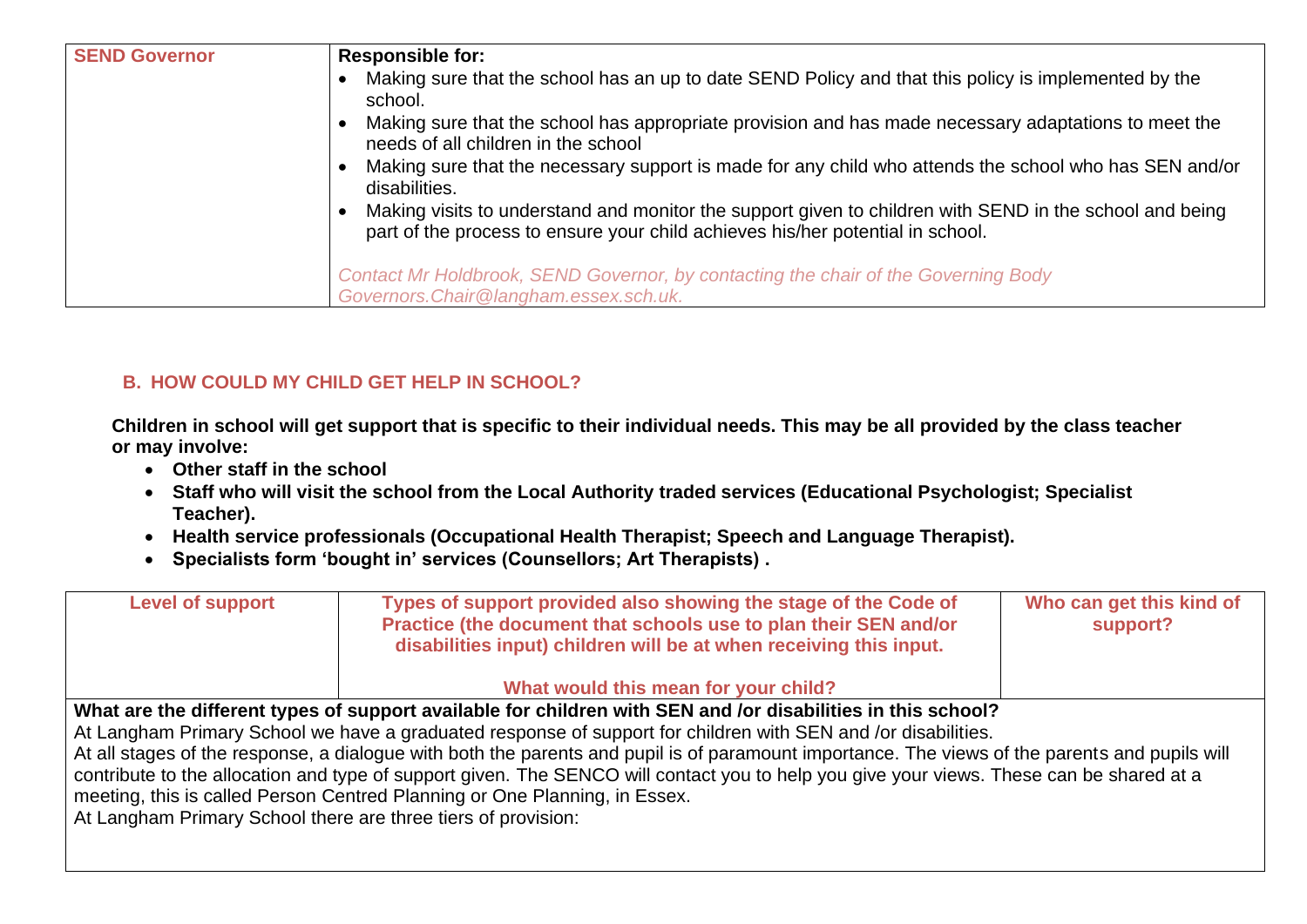| <b>First, Quality First Teaching</b><br>(QFT)<br>-WAVE 1                                                                                                                                                                                                                                                                                                   | The teacher will have the highest possible expectations for your child and<br>$\bullet$<br>all pupils in their class.<br>All teaching is based on building on what your child already knows, can do<br>$\bullet$<br>and can understand.<br>Putting in place different ways of teaching so that your child is fully involved<br>$\bullet$<br>in learning in class. This may involve using more practical learning or<br>providing different resources adapted for your child.<br>Putting in place specific strategies (which may be suggested by the<br>$\bullet$<br>SENCO or staff from outside agencies) to enable your child to access the<br>learning task.<br>Adapting the curriculum or learning environment to suits the needs of the<br>individual child.<br>QFT may also provide support for children who need emotional or social<br>$\bullet$<br>support via our PSHE scheme of work; anti-bullying policy; and<br>assemblies.<br>All teachers are trained to promote a Growth Mindset so that the students<br>$\bullet$<br>have a productive and independent attitude to their learning. This is<br>celebrated by our Growing Learners Awards. | All children in school receive<br>this.                                                     |
|------------------------------------------------------------------------------------------------------------------------------------------------------------------------------------------------------------------------------------------------------------------------------------------------------------------------------------------------------------|-----------------------------------------------------------------------------------------------------------------------------------------------------------------------------------------------------------------------------------------------------------------------------------------------------------------------------------------------------------------------------------------------------------------------------------------------------------------------------------------------------------------------------------------------------------------------------------------------------------------------------------------------------------------------------------------------------------------------------------------------------------------------------------------------------------------------------------------------------------------------------------------------------------------------------------------------------------------------------------------------------------------------------------------------------------------------------------------------------------------------------------------------------------|---------------------------------------------------------------------------------------------|
| <b>Second, SEN Support.</b><br><b>Additional School</b><br>Intervention.<br>-WAVE 2<br>(Previously known as SA and<br>$SA+$<br>This may be group work<br>Run in the classroom or<br>outside.<br>• Run by a teacher or an<br>LSA or TA who has<br>received training to run<br>these groups.<br>These are often called<br>Intervention groups by<br>schools. | Your child's teacher will have carefully checked on your child's progress<br>$\bullet$<br>and will have decided that your child has a gap in their<br>understanding/learning and needs some extra support to close the gap<br>between your child and their peers.<br>S/he will plan group sessions for your child with targets to help your child<br>$\bullet$<br>to make more progress.<br>A Learning Support Assistant/Teacher (or outside professional, such as a<br>Speech and Language Therapist) will run these small group sessions<br>using the teacher's plans, or a recommended programme.<br>Resources available to support children with SEN include:<br>Write from the start, handwriting intervention<br>$\bullet$<br>Dancing Bears, phonics intervention<br>$\bullet$<br>Alpha to Omega<br>Acceleread, Accelewrite<br>$\bullet$<br>Nessy, a Dyslexia reading and spelling program<br>$\bullet$<br><b>Precision Monitoring, Reading</b><br>$\bullet$<br><b>Cued Spelling</b><br>$\bullet$<br>Looking and Thinking, a pictorial reading intervention<br>$\bullet$<br>Power of Two, maths intervention                                        | Any child who has specific<br>gaps in their understanding of<br>a subject/area of learning. |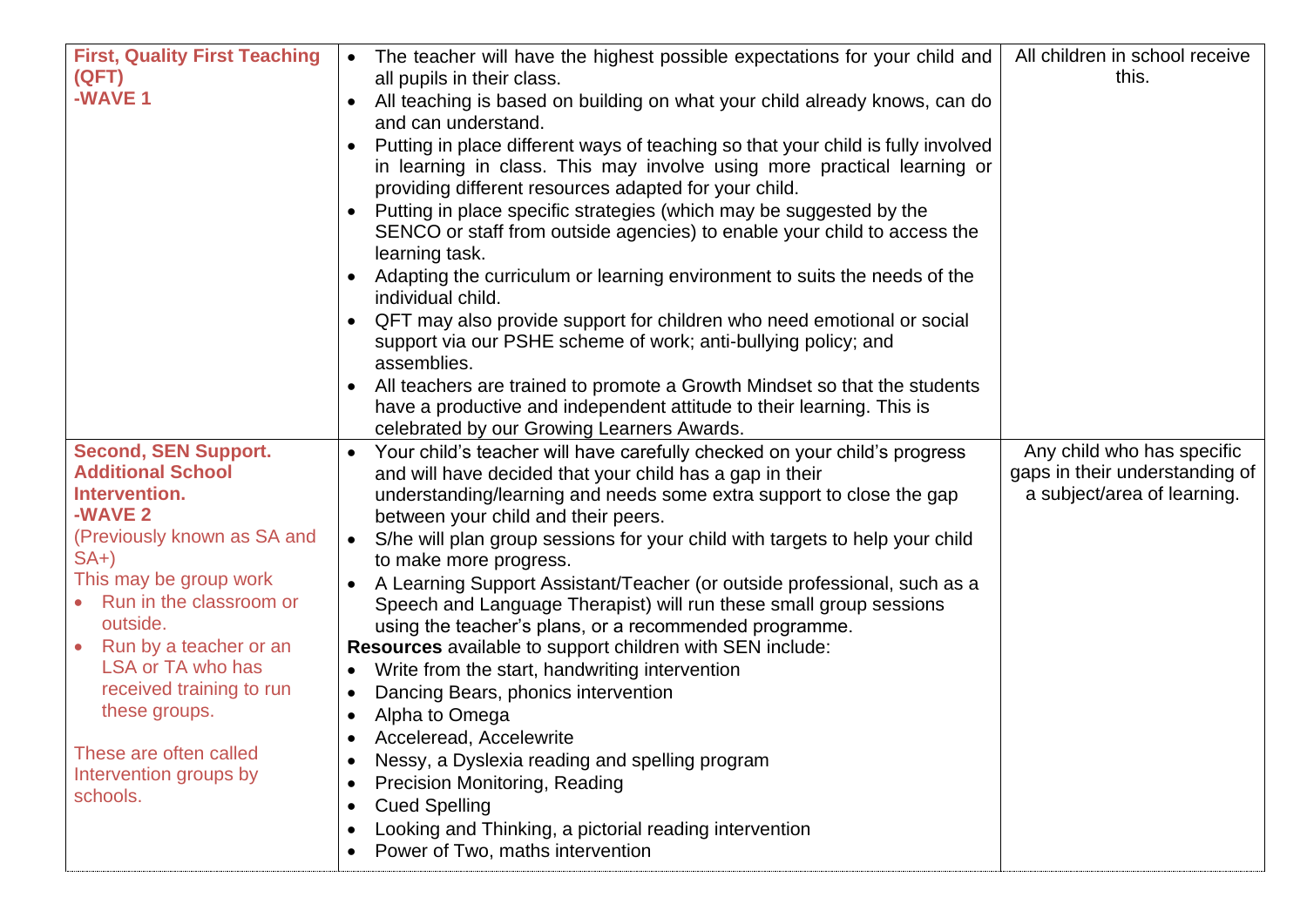|                                                                                                                                                                                                  | <b>Word Shark</b><br><b>Number Shark</b><br>First Class at number, Number Sense & Success at Arithmetic<br>Mastering Memory & memory board games<br>Circle of friends<br><b>Socially Speaking</b><br>$\bullet$                                                                                                                                                                                                                                                                                                                                                                                                                                                                                                                                                                                                                                                                                                                                                                                                                                                                                                                                                                                                                                                                                                                                                                                                                                                                                                                                                                                                                                                                                     |                                                                                                                                                           |
|--------------------------------------------------------------------------------------------------------------------------------------------------------------------------------------------------|----------------------------------------------------------------------------------------------------------------------------------------------------------------------------------------------------------------------------------------------------------------------------------------------------------------------------------------------------------------------------------------------------------------------------------------------------------------------------------------------------------------------------------------------------------------------------------------------------------------------------------------------------------------------------------------------------------------------------------------------------------------------------------------------------------------------------------------------------------------------------------------------------------------------------------------------------------------------------------------------------------------------------------------------------------------------------------------------------------------------------------------------------------------------------------------------------------------------------------------------------------------------------------------------------------------------------------------------------------------------------------------------------------------------------------------------------------------------------------------------------------------------------------------------------------------------------------------------------------------------------------------------------------------------------------------------------|-----------------------------------------------------------------------------------------------------------------------------------------------------------|
| <b>Also including, Specialist</b><br>groups run by outside<br>agencies e.g Speech and<br><b>Language therapy OR</b><br><b>Occupational therapy</b><br>groups<br><b>AND/OR Individual support</b> | If your child has been identified as needing more specialist input instead of<br>$\bullet$<br>or in addition to good and outstanding classroom teaching and intervention<br>groups, referrals will be made to outside agencies to advise and support<br>the school in enabling your child to make progress.<br>Before referrals are made, we will always seek your permission and are<br>available to discuss the referral in more detail, if you wish for it.<br>If it is agreed that the support of an outside agency is a way forward, you<br>will be asked to give your permission for the school to refer your child to a<br>specialist professional e.g. a Speech and Language Therapist or<br>Educational Psychologist. This will help the school and yourself<br>understand your child's particular needs better.<br>The specialist professional will work with your child and the classroom staff<br>$\bullet$<br>to understand their needs and make recommendations, which may<br>include:<br>Making changes to the way your child is supported in class e.g.<br>$\circ$<br>some individual support or changing some aspects of teaching to<br>support them better<br>Support to set targets which will include their specific professional<br>expertise<br>Your child's involvement in a group run by school staff under the<br>guidance of the outside professional e.g. a social skills groups<br>o A group or individual work with outside professional<br>The school may suggest that your child also needs some agreed<br>$\bullet$<br>individual support or group support in school. They will tell you how the<br>support will be used and what strategies will be put in place. | Children with specific barriers<br>to learning that cannot be<br>overcome through whole<br>class good/outstanding<br>teaching and intervention<br>groups. |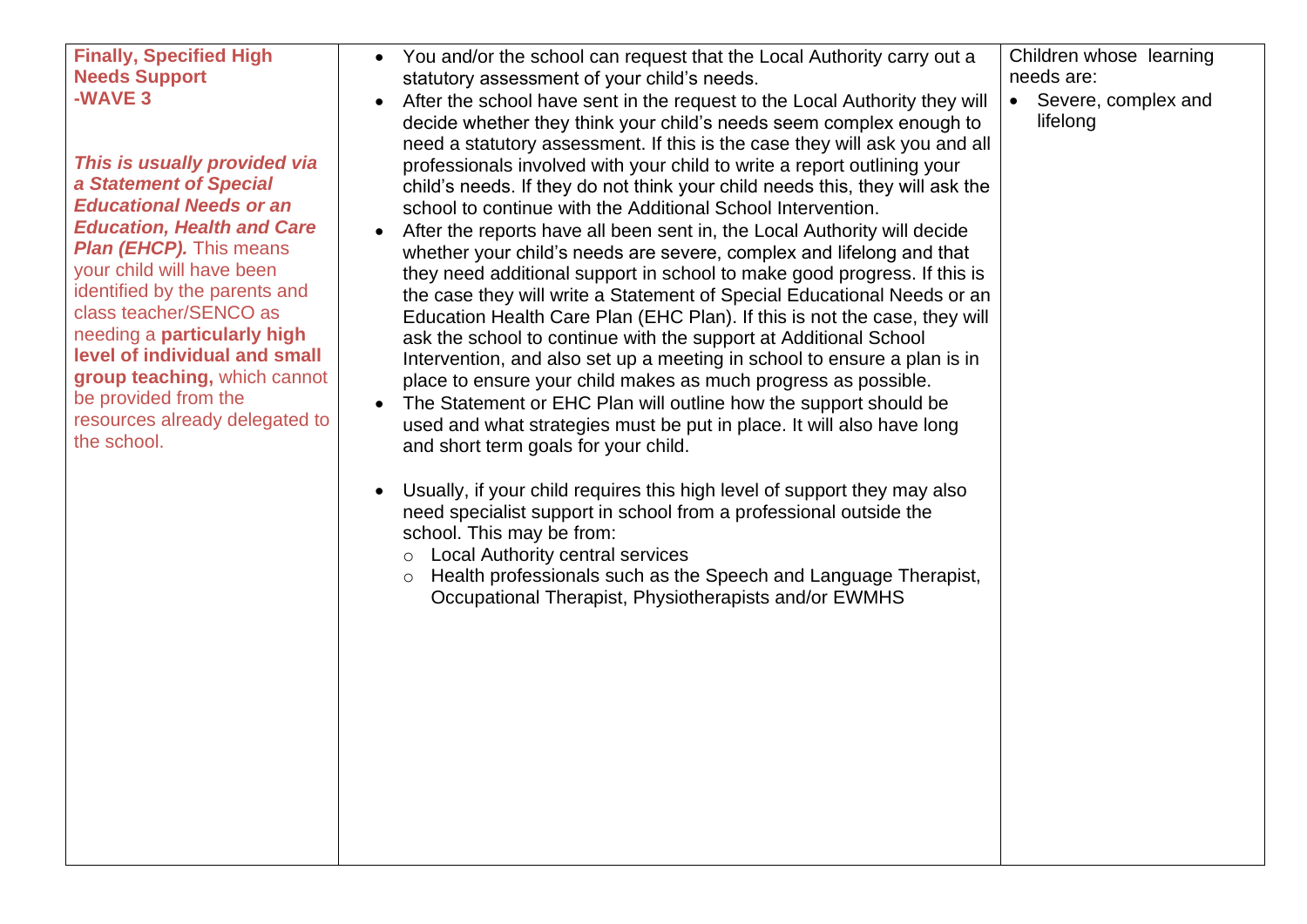**How will we support your child with identified special needs starting at school?** 

A child will not be refused admission because of their Special Educational Needs. Indeed, we welcome all children for whose needs we feel able to cater, and normal admissions procedures apply. As an inclusive school, we celebrate diversity, value each individual, build on their strengths and adapt the learning environment in order to overcome difficulties.

- If your child has been allocated a place in our Foundation Stage class, Class 1, via the local authority and they have a special educational need and/ or disability, please contact us as soon as you receive the offer as we may not have details of their needs at this stage.
- We will first invite you to visit the school with your child to have a look around and speak to staff.
- If other professionals are involved, a multi-agency meeting will be held to discuss your child's needs, share strategies used, and ensure provision is put in place before your child starts.
- Your child's key person will visit your child's current Early Years Setting.
- We may suggest adaptations to the settling in period to help your child to settle more easily but these will be agreed with you at the TAC meeting.
- Your child will also take part in the normal transition visits, alongside their peers, if appropriate.
- The class teacher will arrange an early meeting with you to review your child's learning, following the settling in period.
- The staff will then hold regular meetings in school to monitor the progress of your child and invite you into school at least once a term to review this with you.

## **How can I let the school know I am concerned about my child's progress in school?**

In line with School Complaints Procedure, parents should express any concern or complaint to the Class Teacher, and then if necessary, to the Head Teacher. We are very concerned to address parents' complaints promptly and in a sympathetic manner. However, in the unlikely event that the matter remains unresolved, a formal written complaint should be addressed to the Chair of the Governing Body. All members of our staff take any form on bullying seriously and will follow the school behaviour policy strictly.

*Please see above for how to contact the SENCO, Headteacher or Governing Body.*

**How will the school let me know if they have any concerns about my child's learning in school?**

- When a teacher or a parent has raised concerns about your child's progress, and targeted teaching has not met the child's needs, the teacher will raise this with the SENCO.
- The teacher will discuss your child's progress with you at our termly SEN meetings (September, January and April/May) and at the two parents evenings when you will be informed of your child's progress and any additional support being given.
- Schools also have regular meetings between each class teacher and a senior staff member in the school to ensure all children are making good progress. These are called pupil progress meetings, and provide another means for gaps in pupil's learning to be identified early and acted upon. The meetings utilise our rigorous tracking data.
- If your child is then identified as not making progress the school will make a decision about whether to monitor this or set up an intervention group and will inform you. These groups may take place for a short period or over a longer period of time, they are closely monitored for impact and consequently adjusted to meet the needs of the pupil.
- If your child is still not making expected progress the school will discuss with you
	- o any concerns you may have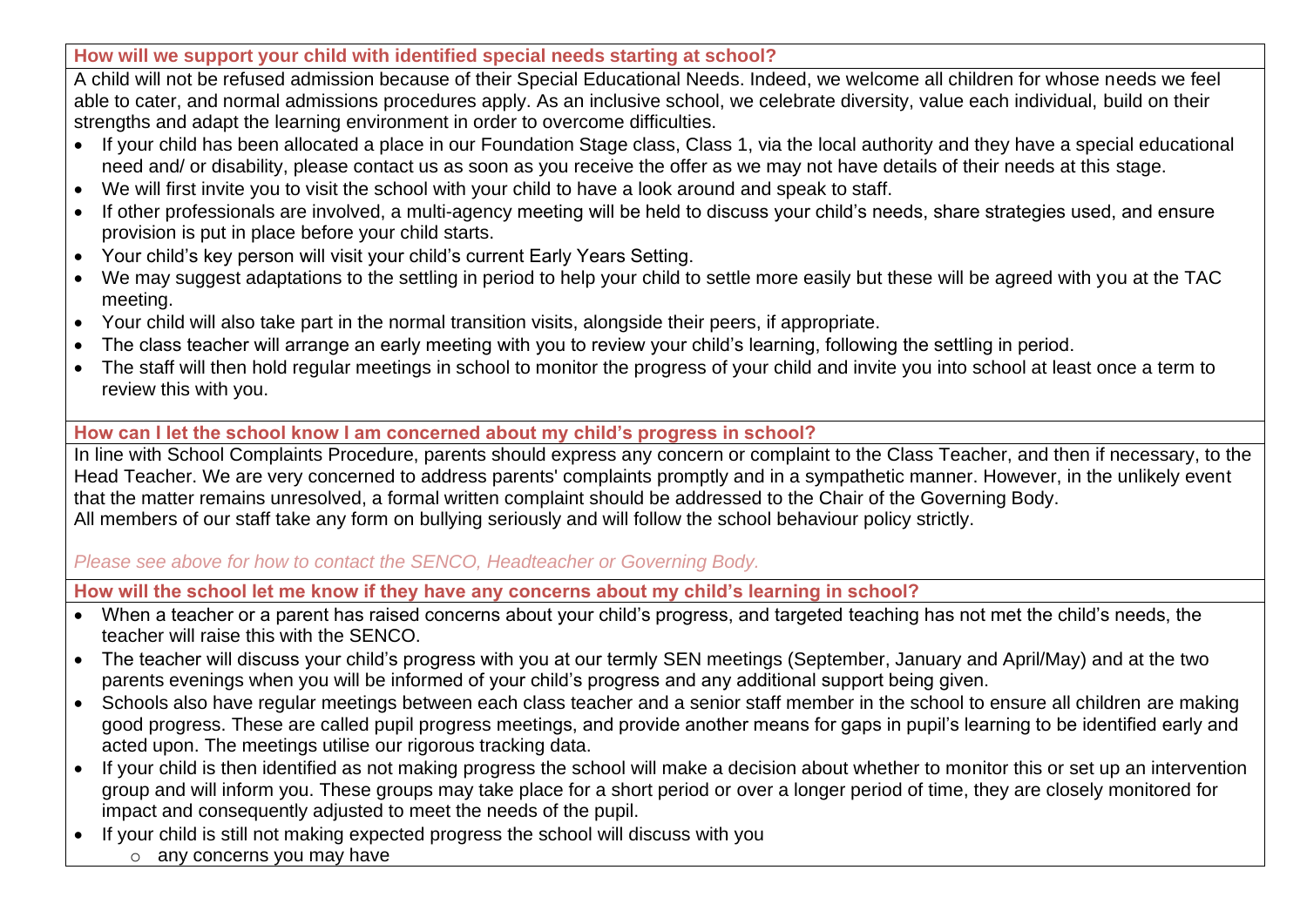- o any further interventions or referrals to outside professionals to support your child's learning
- o how we could work together, to support your child at home/school.

**How is extra support allocated to children and how do they move between the different levels?**

- The school budget, received includes money for supporting children with SEN.
- The Head Teacher and the SENCO discuss all the information they have about SEN in the school, including
	- o the children receiving extra support already
	- $\circ$  the children needing extra support
	- o the children who have been identified as not making as much progress as would be expected.
	- And decide what resources/training and support is needed.
- All resources/training and support are reviewed termly and changes made as needed.

Support may be given in a variety of ways and is sometimes designed to encourage the child to develop the skills of independent learning and build confidence as well as supporting their maximum progress; your child's individual support will be discussed with you regularly.

| Who are the other people providing services to children with SEN in this school? |                                                                                                                                                                                                                                                                                                                                    |
|----------------------------------------------------------------------------------|------------------------------------------------------------------------------------------------------------------------------------------------------------------------------------------------------------------------------------------------------------------------------------------------------------------------------------|
| A. Directly funded by<br>the school                                              | Learning mentors<br>$\bullet$<br>Counselling<br>$\bullet$<br>Additional Educational Psychology input to provide a higher level of service to the school<br>1:1 or small group teachers or tutors                                                                                                                                   |
| B. Paid for centrally by the<br><b>Local Authority</b>                           | <b>Specialist Teachers</b><br><b>Educational Psychology Service</b><br>Speech and Language Therapy (provided by Health but paid for by the Local Authority).<br><b>Occupational Therapy</b><br>Physiotherapy<br>Professional training for school staff to deliver medical interventions<br><b>School Nurse</b><br><b>School GP</b> |
| C. Volunteer Organisations                                                       |                                                                                                                                                                                                                                                                                                                                    |
|                                                                                  | How are the adults in school helped to work with children with an SEND and what training do they have?                                                                                                                                                                                                                             |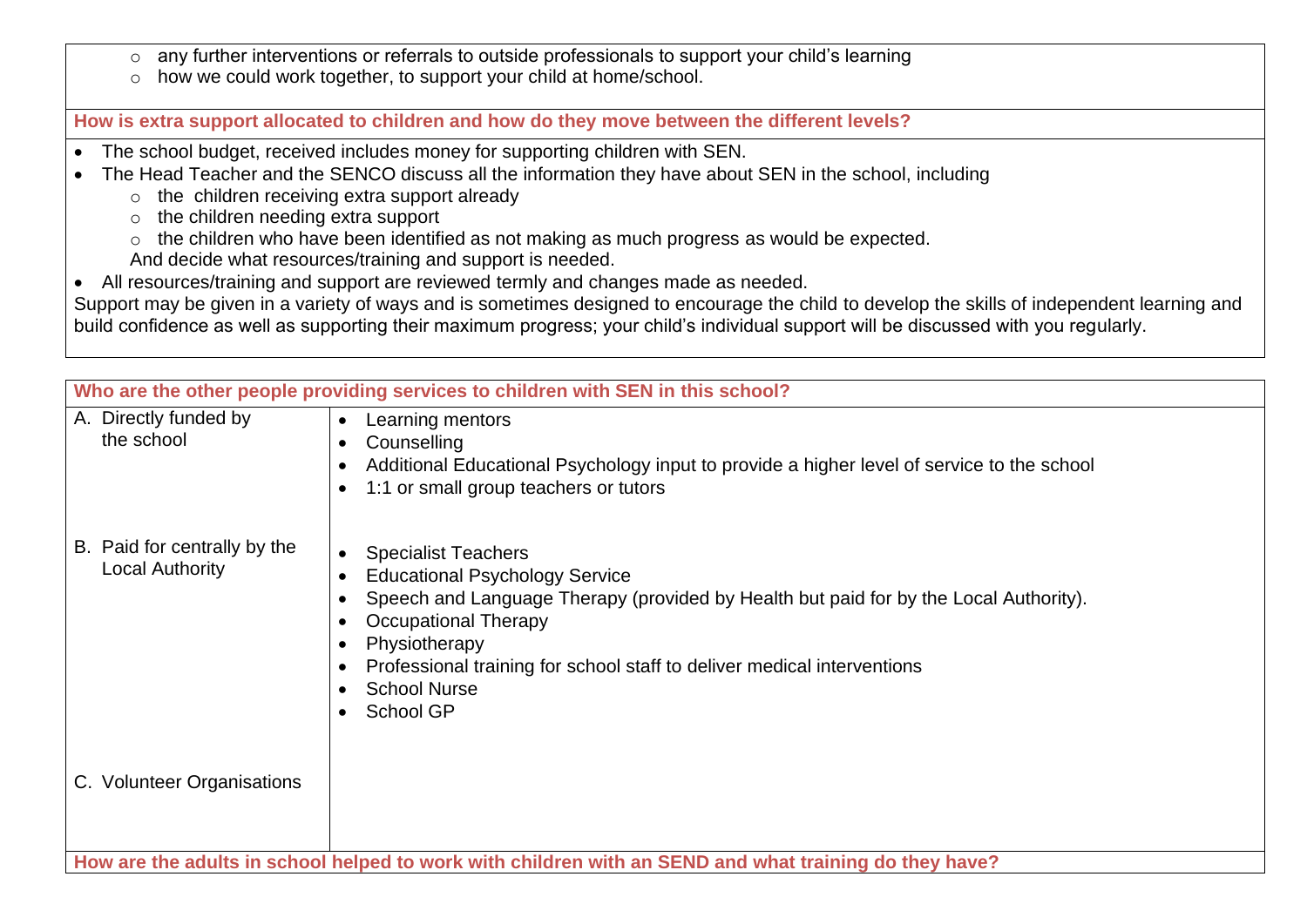- The SENCO's job is to support the class teacher in planning for children with SEN.
- The school has a school development plan, including identified training needs for all staff to improve the teaching and learning of children including those with SEND. This may include whole school training on SEND issues or to support identified groups of learners in school, such as ASC, dyslexia etc.
- There is whole staff training to disseminate knowledge, strategies and experience, to ensure consistency of the school's approach for children with a SEND.
- Individual teachers and support staff attend training courses run by outside agencies that are relevant to the needs of specific children.
- There is individual training for an identified staff member linked with the needs of a child with special educational needs and/or disabilities or identified through the performance management process.
- There is specialist training for staff in the designated special provision, including a post graduate qualification in many cases.

## **How will the teaching be adapted for my child with learning needs (SEN/ and or disabilities)**

- Class teachers plan lessons according to the specific needs of all groups of children in their class, and will ensure that learning tasks are adapted to enable your child to access their learning as independently as possible. Class teachers will also take into consideration the emotional and social needs of your child.
- Specially trained support staff can implement the teachers modified/adapted planning to support the needs of your child where necessary.
- Specific resources and strategies will be used to support your child individually and in groups.
- Planning and teaching, and even the learning environment can be adapted, if needed, to meet your child's learning needs and increase your child's access to what is on offer. It is our aim that all children are able to access the curriculum.
- We feel strongly, that where possible, all children with SEN should be able to, or have the opportunity to play and learn with their peers. Ideally we strive for our pupils to see no discernible differences between themselves and others. We teach this through our PSHE scheme of work; our assemblies; our school ethos and interventions such as 'Circle of Friends'.

#### **How will we measure the progress of your child in school? And how will I know about this?**

- Your child's progress is continually monitored by his/her class teacher.
- His/her progress is reviewed formally three times a vear and more often in some cases. This will cover reading, writing and numeracy, but can include other areas such as behaviour and personal and social understanding dependent upon the individual child's needs.
- Children with a IEP or a statement of SEN /ECH Plan will have targets which will be reviewed with your involvement, every term and the plan for the next term made.
- The progress of children with a statement of SEN/ EHC Plan is formally reviewed at an Annual Review with all adults involved with the child's education.
- The SENCO will also check that your child is making good progress. This will be in the form of a meeting with both class teachers and LSAs/TAs and will use assessment data and contextual data to inform any decisions made.
- A range of ways will be used to keep you informed, which may include:
	- o Home/school contact book
	- o Letters/certificates sent home
	- o Additional meetings as required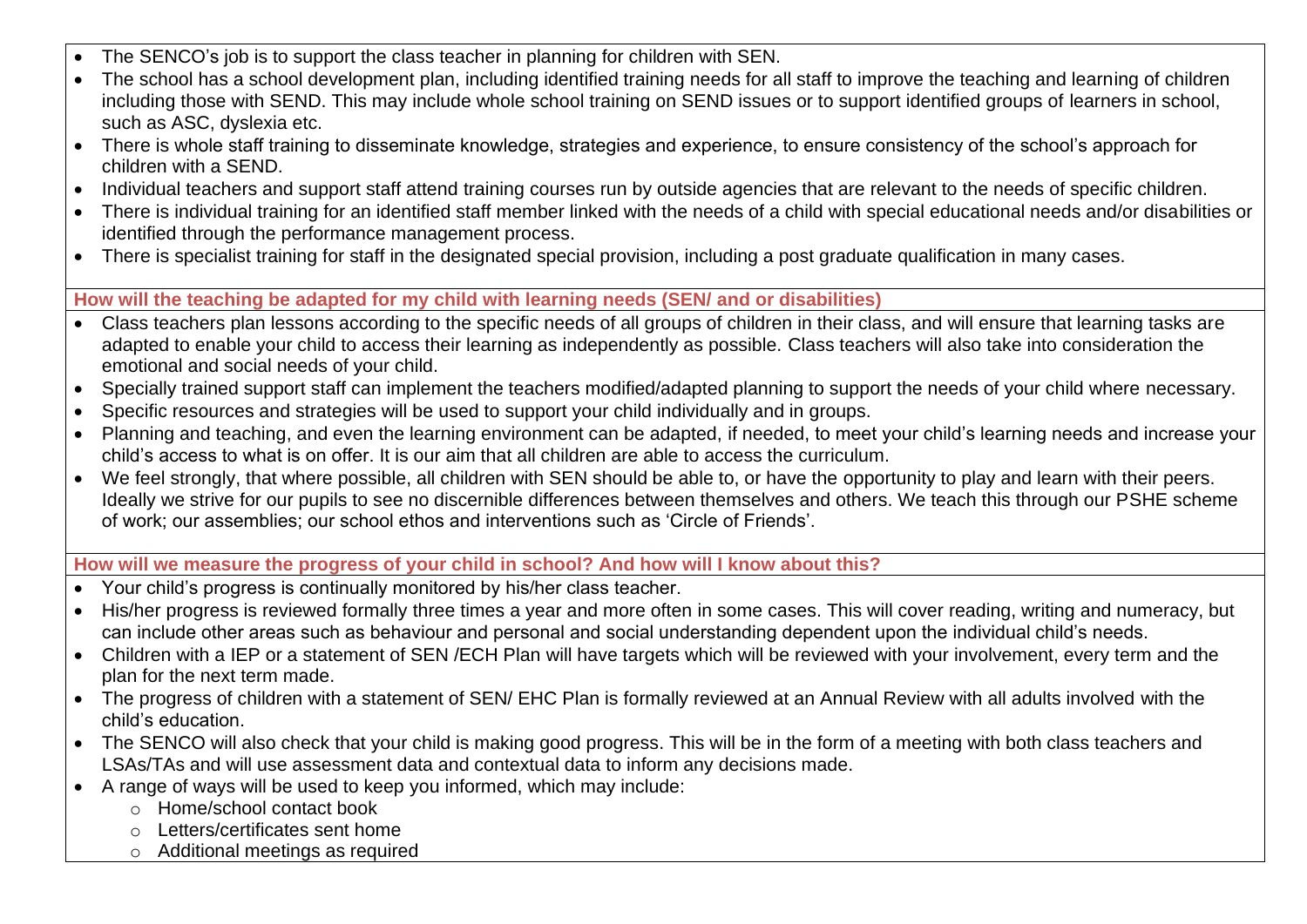- o Annual Reviews
- o End of Year Reports

**What support do we have for you as a parent of child with an SEN/and or disabilities?**

- We would like you to talk to your child's class teacher regularly so we know what they are doing at home and we can tell you about what we are doing in school. This is to ensure that we are doing similar things to support them both at home and school and can share what is working in both places.
- The SENCO (or Head teacher) is available to meet with you to discuss your child's progress or any concerns/worries you may have.
- All information from outside professionals will be discussed with you with the person involved directly, or where this is not possible, in a report. The SENCO will also arrange to meet with you to discuss any new assessments and ideas suggested by outside agencies for your child, if you would like to.
- A home/school book may be used to support communication with you.

# **In addition:**

- We may hold workshops for parents of all children in the school, for example in relation to phonics, reading, writing or maths. We will be happy to discuss any necessary adaptations for your child.
- The external professionals involved with your child will be happy to meet with you on request.
- We will be happy to consider any ideas in order to support your child.

*If you child is undergoing statutory assessment you will also be supported by the Children's Services SEN Team. They will ensure that you fully understand the process.*

**How have we made this school physically accessible to children with SEND?** 

- Most of the school is accessible to children with physical disability via ramps.
- Class allocations can be adapted to ensure rooms are accessible for children with disabilities
- We ensure that equipment used is accessible to all children regardless of their needs and that all children can have full access to he curriculum.
- The school has staff trained to support children with a range of needs.
- All staff are dedicated to taking steps to prevent any child with a special educational need or disability being treated less favourably.

Pleas refer to the school's **Access Plan** and **Equality Policy** have further information on this.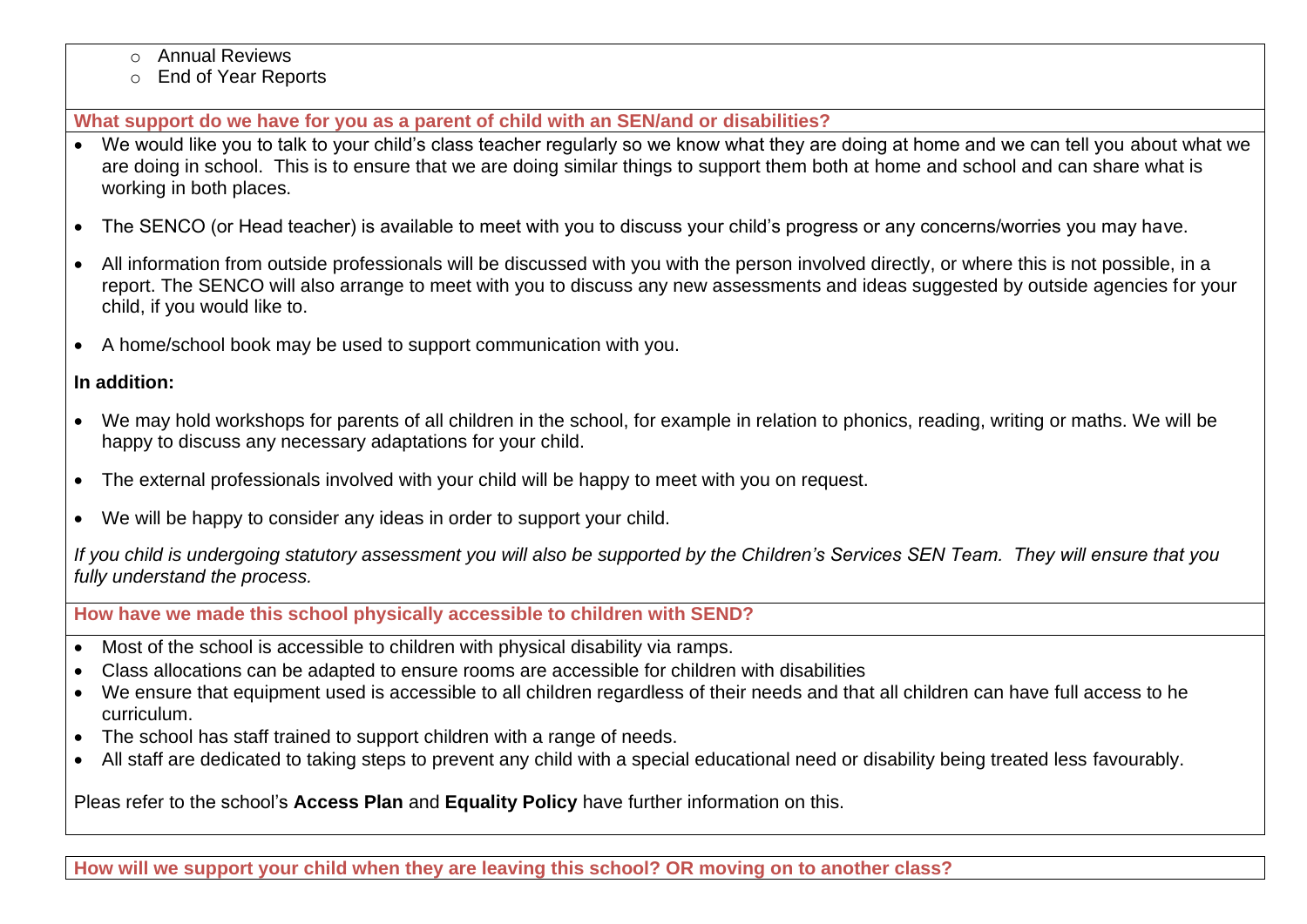We recognise that 'moving on' can be difficult for a child with SEN/and or disabilities and take steps to ensure that any transition is a smooth as possible.

- If your child is moving to another school:
	- o We will contact the new school's SENCO and ensure s/he knows about any special arrangements or support that need to be made for your child.
	- o We will make sure that all records about your child are passed on as soon as possible.
- When moving classes in school:
	- o Information will be passed on to the new class teacher in advance, and in all cases, a planning meeting will take place with the new teacher.
- In Year 6
	- o Our SENCO will contact the SENCO of their secondary school to pass on necessary information.
	- o Your child will attend a small group in school, to support their understanding of the changes ahead. This may include creating a 'Personal Passport' which includes information about themselves for their new school.
	- o Where possible your child will visit their new school and in many cases staff from the new school will visit your child in this school.

# **How is the success of provision for pupils with SEN or who are disabled evaluated?**

Evaluation is undertaken on an annual basis by the SENCO, gathering evidence from sources such as child and parent surveys and interviews, parent consultation meetings and response forms and the Parents' Forum, asking such questions as:

- are children generally happy and positive in their approach to learning?
- are parents generally satisfied with their child's progress and SEN provision?
- do staff feel adequately supported in identifying and meeting the needs of children with SEN?
- has training been undertaken and had a positive influence on the school's practice and staff
- attitudes?
- are interventions having a positive effect of progress and attainment? Are they providing value for money?
- are children achieving the short term objectives identified on Individual Education Plans/Passports?

The Head Teacher supports and evaluates the performance of the SENCO. Subsequently the Governing Body ultimately have responsibility for the evaluation of the effectiveness of SEND provision.